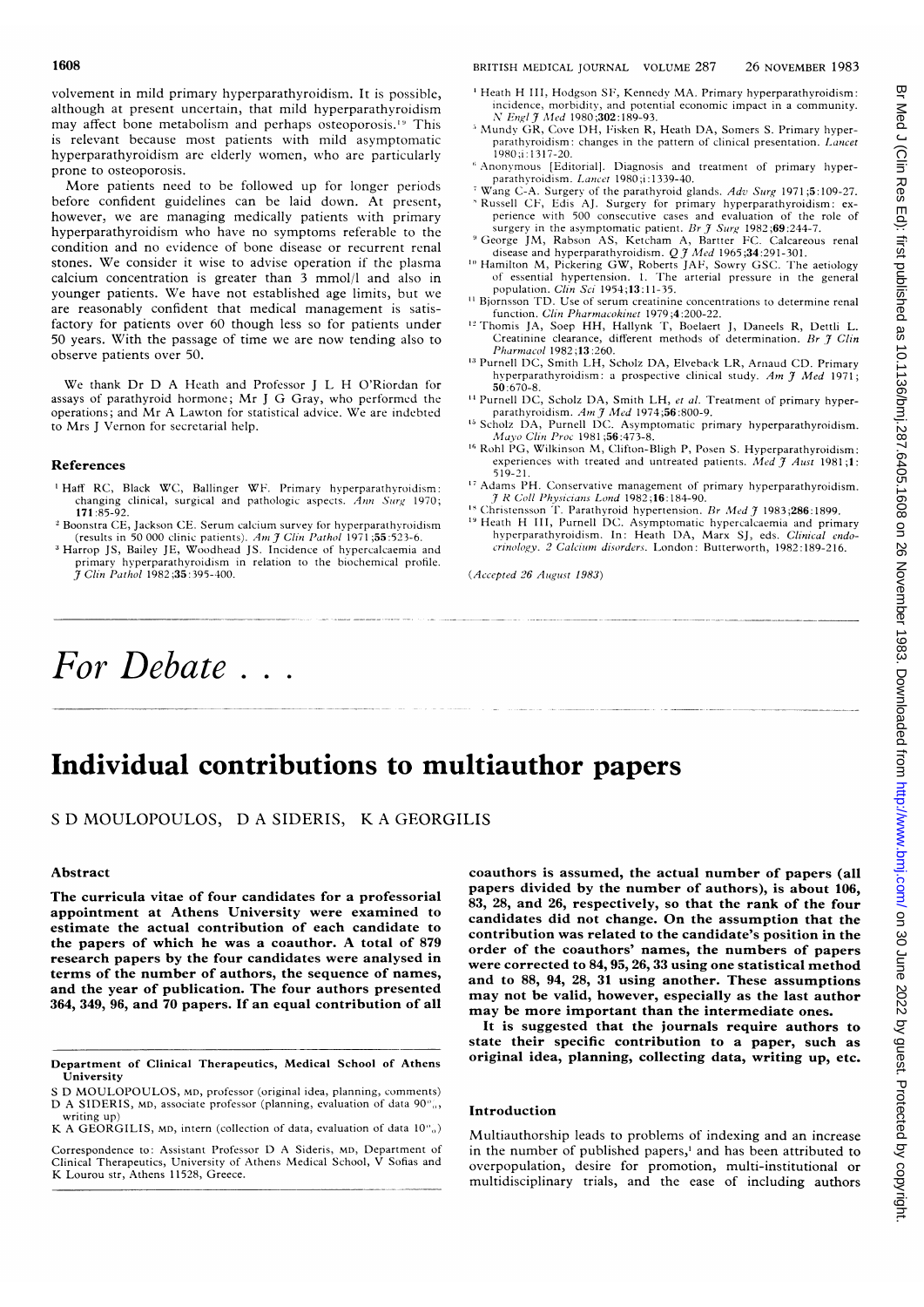gratuitously or for a very minor contribution. Furthermore, the problem becomes more important when the number of publications is taken as an indication of the research activity of the individual researcher or when the quality of <sup>a</sup> paper has to be attributcd to one of the coauthors. While we were evaluating the curricula vitae of four candidates for <sup>a</sup> professorial appointment at Athens University we tried to estimate the actual contribution of each candidate in the published papers of which he was coauthor.

#### Materials and methods

A total of 879 rcsearch papers by the four candidates were analysed in terms of number of authors, sequence of namcs, and year of publication. Reviews, cditorials, and other publications usually written by one person wcre excluded.

The total number of papers with which each candidate should be credited was calculated on the assumption that his contribution was equal to that of his coauthors and that his contribution depended on the position of his name in the sequence of authors. On the assumption that the contributions wcrc equal, the total number of credited papers was calculated as  $\Sigma$  1/n, where n is the number of authors in each paper.

The contribution of each candidate according to his position in the sequence of names was calculated in two ways.



time separately for each candidate. When number in a year was less than five, two or more vears were combined.

TABLE  $I-Mo$  of papers of each candidate as calculated by several methods

| Candidate<br>Nο | Total<br>No of<br>papers<br>published | No of authors of<br>each paper |          | Individual    | Corrected individual<br>contribution |                               |
|-----------------|---------------------------------------|--------------------------------|----------|---------------|--------------------------------------|-------------------------------|
|                 |                                       | Mean                           | SD       | contribution* | First<br>method <sup>+</sup>         | Second<br>method <sup>+</sup> |
|                 | 364                                   | 4.02                           | 1.41     | 106.39        | 84.53                                | 88.00                         |
| 2               | 349                                   | 4.81                           | 1.54     | $83-49$       | 96.53                                | 93.58                         |
| 3               | 96                                    | 4.02                           | 1.23     | 27.59         | 26.53                                | 28.07                         |
| 4               | 70                                    | 3.17                           | $1 - 19$ | $26-18$       | 32.66                                | 31.15                         |

\* Assessed as total number of papers 5 number of authors in each paper-<br>+ See text for details of methods.

Firstly, the probability of an author having a certain random position x in the sequence of names with n authors is  $1/n$ , his probability of having the same position in m papers with <sup>n</sup> authors is m/n papers, and his probability of having the same position with <sup>a</sup> number of authors  $n \times x$  is the sum of all his probabilities of having this position. From the distribution of the probabilities of each position the mean cxpected random position was calculated. From the distribution of the actual positions of the candidate's name in his papers, his actual mean position was calculated. The total number of credited papers  $(\Sigma 1/n)$ was then corrected by multiplying by the mean expected random position and dividing by the mean actual position.



FIG 2-Proportion of papers with each candidate in first, last, and intermediate position. When number of articles in <sup>a</sup> year was less than five, two or more years were combined.

Secondly, the contribution of each author was estimated as being in inverse proportion to his position in the sequence of names (a/x), while the contributions of all authors totalled one. Thus,  $a + a/2 + a/3$ ...  $+a/n - 1$ , where a is a constant depending on the number of authors in the paper.

Using <sup>a</sup> similar procedure to the first outlined above, the number of papers in which each candidate is randomly expected to be first or last author was calculated and compared with the actual number. In addition, his probabilities of being first or last were assessed over time. Finally, the number of papers published each year was calculated.

#### Results

Table <sup>I</sup> shows the number of papers to which each candidate contributed and the mean number of authors of each paper. It also shows the number of papers credited to each author assuming that his contribution to each article was equal to that of his coauthors. The rank of the candidates does not change. The table also shows the individual contribution as corrected by the methods previously described taking into account the position of each candidate in the sequence of names; this changes the rank of the candidates in terms of number of papcrs.

The number of authors of each article increases with time in all four candidates, as shown in fig 1.

Table II shows the actual and the expected number of papers in which each candidate was the last author. One candidate (1) appears last significantly more often than expected  $(p < 0.001)$ , while two others (2, 4) significantly more rarely  $(p < 0.001)$ . With the exception of the youngest candidate (2), as time passes the proportion of papers